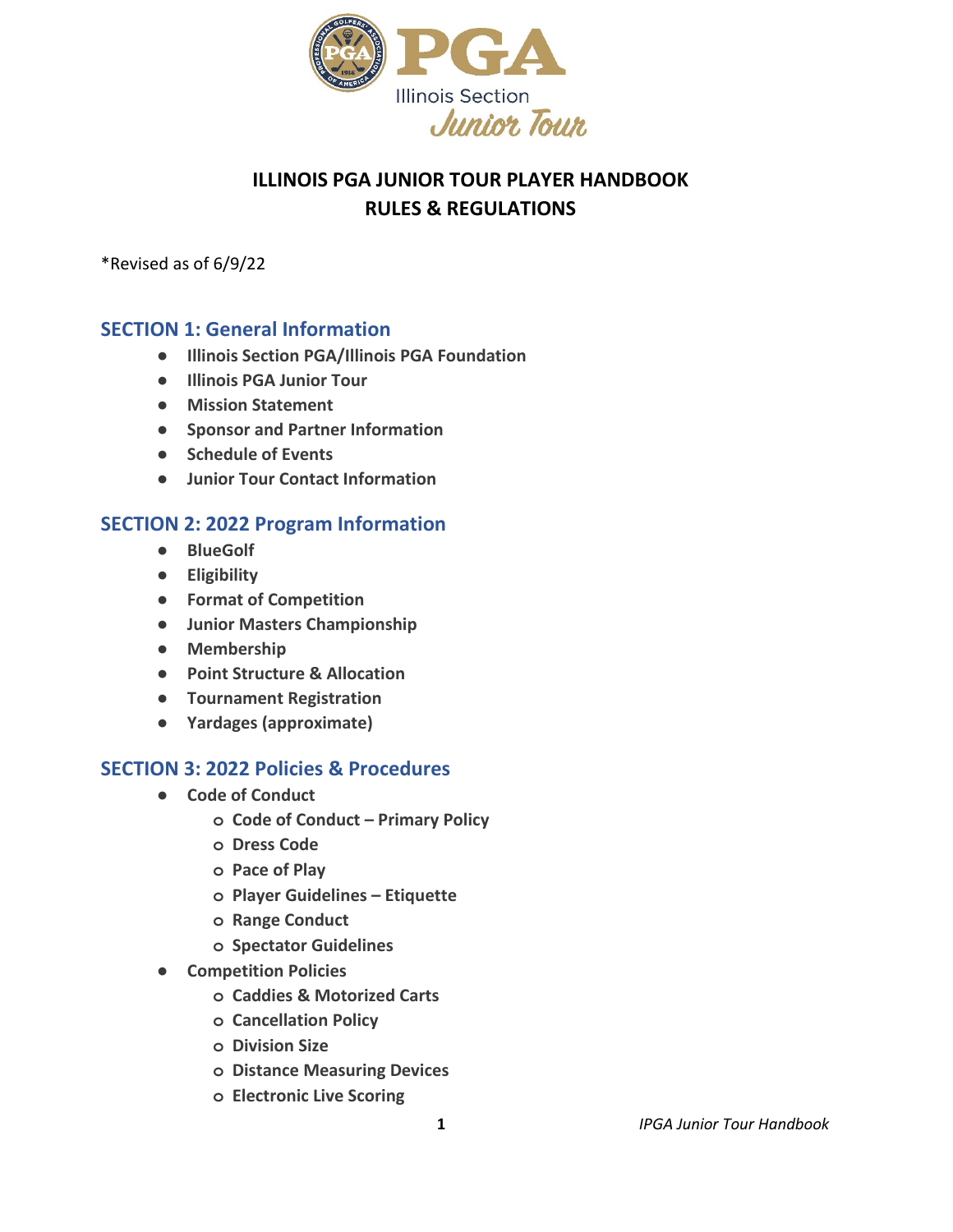- **o Inclement Weather/Unplayable Conditions**
- **o Cell Phones & Electronic Devices**
- **o No Card/On Site Withdrawal Policy**
- **o Non-Member Participation**
- **o On-Site Check-In**
- **o Practice Rounds**
- **o Pull Carts**
- **o Refund Policy**
- **o Scoring Area**
- **o Shotgun Start**
- **o Ties & Playoffs**
- **o Waitlist Policy**
- **o Weather Delays & Evacuation Plan**

## *SECTION 1: GENERAL INFORMATION*

#### **Illinois Section PGA/Illinois PGA Foundation**

The Illinois Section of the PGA of America is a professional organization serving the men and women golf professionals in northern and central Illinois who are the recognized experts in growing, teaching and managing the game of golf. The Illinois PGA is responsible for the administration of competitive golf tournaments, educational opportunities, support programs and growth of the game initiatives. With over 750 members and apprentices, the Illinois PGA is one of the 41 regional Sections that comprise the PGA of America.

The Illinois PGA Foundation focuses its community efforts on promoting the goodwill and growth of the game with an emphasis on activities that benefit youth. Foundation initiatives include: GolfWorks Illinois, Youth-based Scholarship Funds, The Illinois PGA Junior Tour, and the Illinois Golf Hall of Fame. For more information about the Illinois PGA and the Illinois PGA Foundation, please visit [www.ipga.com](http://www.ipga.com/) and join us on Facebook, Twitter or Instagram.

## **ABOUT THE ILLINOIS PGA JUNIOR TOUR**

The Illinois PGA Junior Tour is for male and female junior golfers ages 14-18. In 2022, there will be a total of seven events throughout the summer at some of the most exclusive private facilities in Illinois. Juniors will be split into two divisions, one for boys and one for girls. Competitors must reside in the state of Illinois. Each of the first six Illinois PGA Junior Tour regular season events will be a 1:00pm shotgun and will have a maximum field size of 100 players. The first 76 boys and 24 girls will be entered into the event, and once a division is full, waiting list entries will be accepted.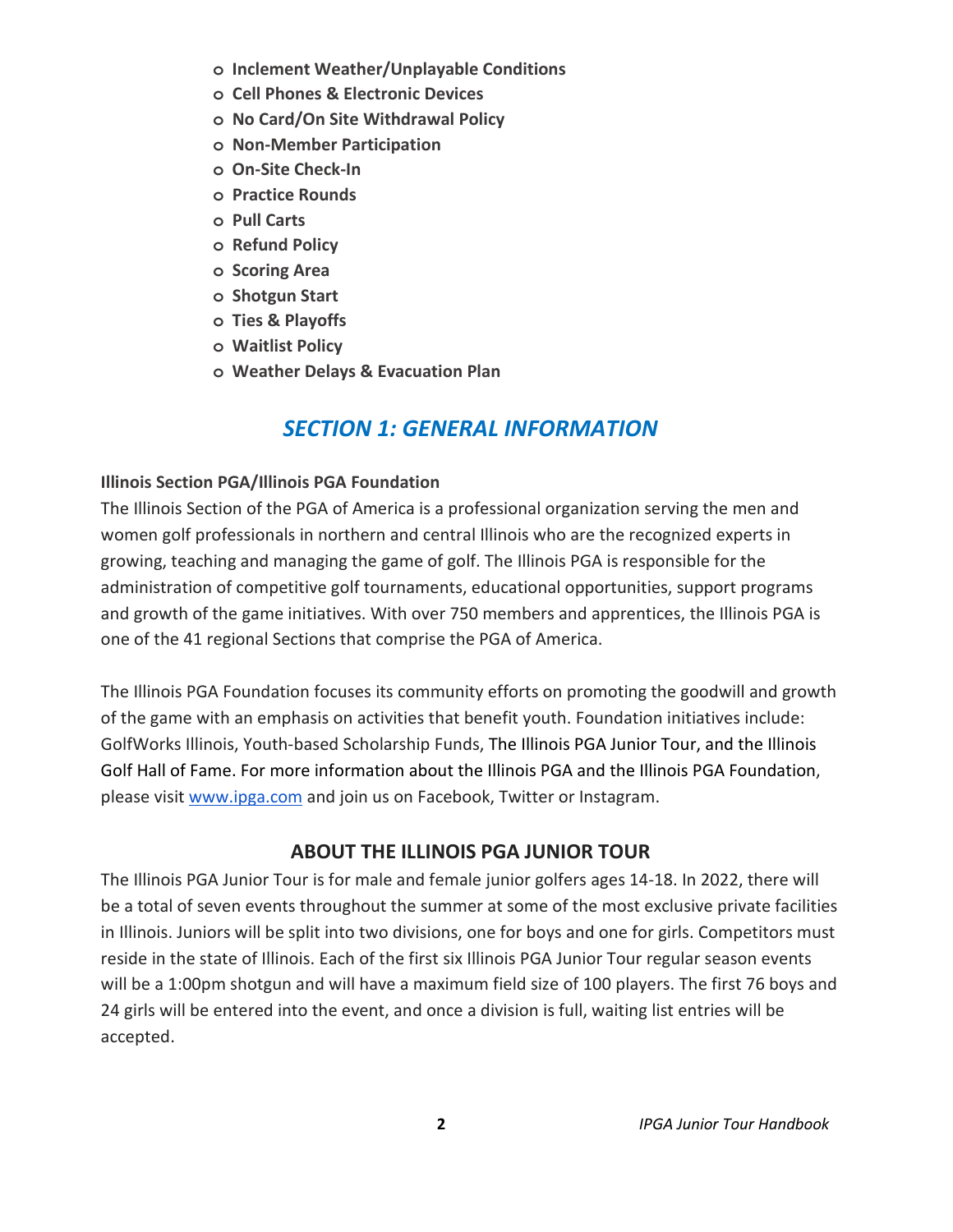Throughout the season there will be a Player of the Year race for all Illinois PGA Junior Tour members. The top 30 boys and top 15 girls will qualify for the end of the year invitational, the Illinois PGA Junior Masters Championship, which takes place at the Onwentsia Club on Monday, July 25, 2022.

The entry fee for each event will be \$175 for members and \$225 for non-members and is charged at the time of registration. Non-members of the Illinois PGA Junior Tour will be permitted to play in one Illinois PGA Junior Tour regular season event without registering for membership. All event entries will include the tournament entry, day-of access to the practice facilities, a tee gift, and complimentary beverages and snacks throughout the event.

## **MISSION STATEMENT**

The Illinois PGA Junior Tour offers an exceptional tournament experience for junior golfers ages 14-18. Designed for Illinois state residents, the Tour provides competitive opportunities at premier facilities while fostering sportsmanship and integrity among its members.

#### **SPONSOR AND PARTNER INFORMATION**

If you or anyone you know is interested in learning more about sponsorship of the Illinois PGA Junior Tour please contact Kevin Quinn, Director of Communications & Business Development, at [kbquinn@pgahq.com.](mailto:kbquinn@pgahq.com)

| June 13, 2022 | Jr. Tour Event #1 @ Bryn Mawr CC      | Lincolnwood, IL           |
|---------------|---------------------------------------|---------------------------|
| June 20, 2022 | Jr. Tour Event #2 @ Merit Club        | Libertyville, IL          |
| June 27, 2022 | Jr. Tour Event #3 @ Hawthorn Woods CC | <b>Hawthorn Woods, IL</b> |
| July 5, 2022  | Jr. Tour Event #4 @ Bull Valley GC    | Woodstock, IL             |
| July 11, 2022 | Jr. Tour Event #5 @ Stonebridge CC    | Aurora, IL                |
| July 18, 2022 | Jr. Tour Event #6 @ Flossmoor GC      | Flossmoor, IL             |
| July 25, 2022 | <b>Junior Masters Championship</b>    | Lake Forest, IL           |
|               | @ Onwentsia Club                      |                           |

## **2022 SCHEDULE OF EVENTS**

#### **JUNIOR TOUR CONTACT INFORMATION**

Adam Gracik Director of Competitions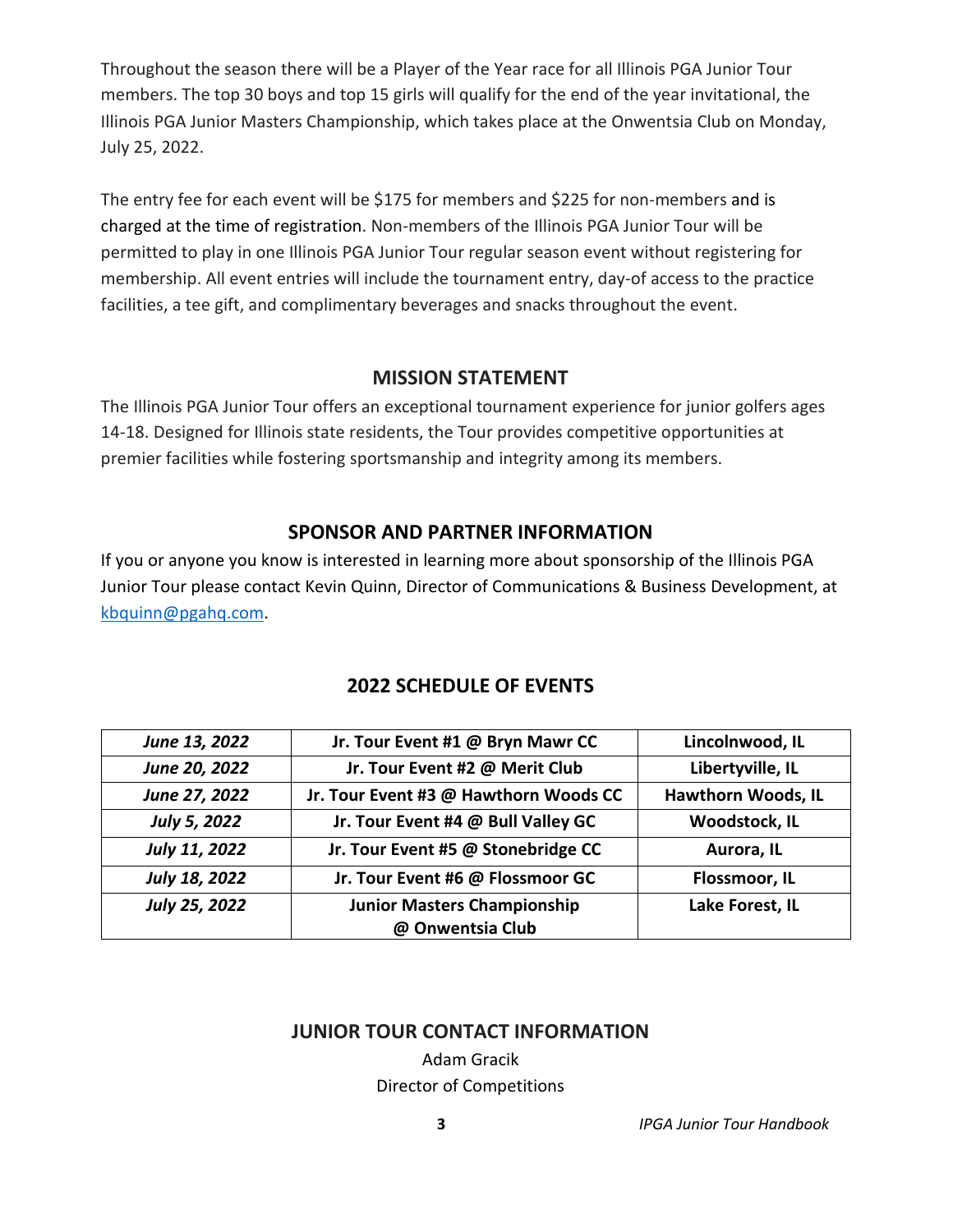Illinois Section PGA Office: 847-729-2486 agracik@pgahq.com Website: [www.IPGA.com](http://www.ipga.com/)

## *SECTION 2: PROGRAM INFORMATION*

#### **BLUEGOLF**

BlueGolf is the tournament administration software that the Illinois PGA uses for all tournament operations. All players are required to create a free BlueGolf profile where they will register and pay for membership and tournaments. All tournament information, including group and hole assignments, event leaderboard, and player points history will be available on each tournament's information page (TIP). All of these features will be available in BlueGolf, both online and via the Illinois PGA Junior Tour app.

#### **ELIGIBILITY**

Membership is open to junior amateurs who reside in the state of Illinois and are between the ages of 14-18\* as of July 25, 2022, the date of the Junior Masters Championship. All members are eligible to qualify for the season-ending Junior Masters Championship. The field for each event will be split in two divisions – Boys 14-18 and Girls 14-18.

\*If you are 13-years old and wish to register for an event, your age as of the event date MUST be between 14-18 years of age in order to register.

#### **FORMAT OF COMPETITION**

All regular season 2022 Illinois PGA Junior Tour events will be 18-hole individual stroke-play competition. Field size\* will be limited to 100 players maximum, approximately 76 boys and 24 girls. \*Field makeup is subject to change based on event registrations. All regular season events will consist of a **1:00 p.m.** shotgun start, unless otherwise specified. Every effort will be made to complete each event; however, the Illinois PGA reserves the right to shorten any event due to weather and/or course conditions.

#### **JUNIOR MASTERS CHAMPIONSHIP**

The Junior Masters Championship is the culminating event of the Junior Tour season. Eligibility for the Junior Masters event is limited to Junior Tour *members* only\* and is determined by the season long points race. There is no minimum requirement of tournaments played in order to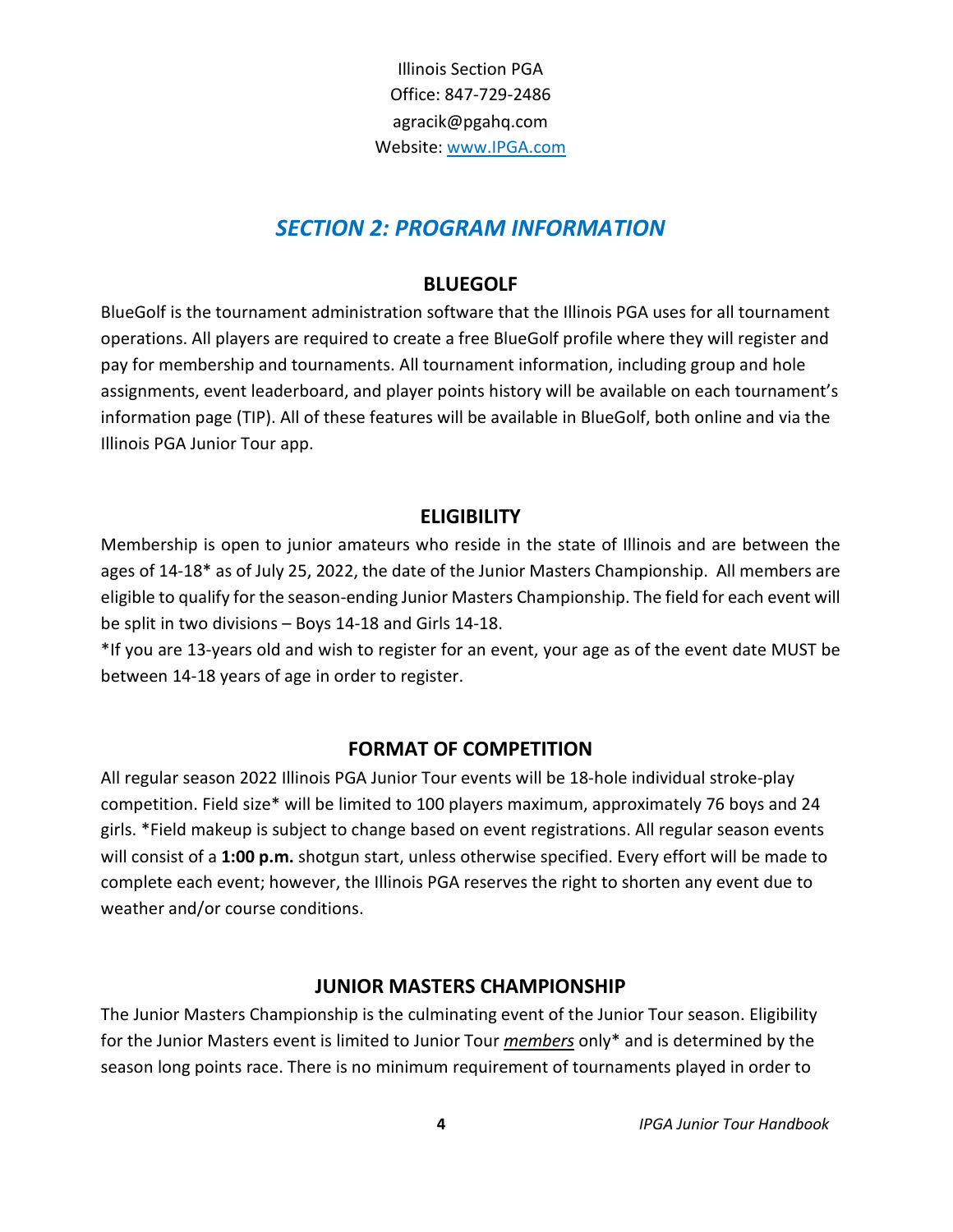obtain eligibility for the Junior Masters Championship. The host facility has a right to exemption spots. \*Host facility exemption spots can be awarded to non-Junior Tour members.

Invitations for the Junior Masters Championship will be sent to the top 45 participants - 15 Girls and 30 Boys. Eligible qualifying Junior Tour members will be notified via email on **Tuesday, July** 19<sup>th</sup> and will have until Thursday, July 21<sup>st</sup> at midnight to respond and accept their invitation, after which point in time the event opens to remaining eligible players based on their position on the annual points list.

**\* Please Note: PLAYERS ARE REQUIRED TO ACCEPT THEIR INVITATION TO THE JUNIOR MASTERS EVENT.**

#### **MEMBERSHIP**

The cost of Junior Tour Membership is \$65. All membership registrations must be processed online via CREDIT CARD. Membership fees are non-refundable and purchasing a membership does not guarantee entry into tournaments. Membership expires at the end of the calendar year, regardless of when the membership was purchased. All junior golfers who purchase the 2022 membership receive a membership gift package which includes a towel and bag tag, as well as a chance to qualify for the 2022 Junior Masters Championship, hosted on July 25, 2022, at the Onwentsia Club.

#### **POINT STRUCTURE & ALLOCATION**

Illinois PGA Junior Tour Player of the Year points will be awarded to all finishers in each division at each event based on the Illinois PGA points structure listed on the Junior Tour webpage. Player of the Year points are awarded to members based on their finish in relation to the rest of their division. Tier-1 points will be awarded for any regular season event and Tier-2 points will be awarded for the Junior Masters Championship only. Points will be distributed equally amongst ties for all positions in each division. See 'Tiebreakers & Playoffs' section for more information. The top point earners in each Division (Boys 14-18 and Girls 14-18) qualify for the season-ending Junior Masters Championship, after which the top point earner in each division will be crowned Player of the Year. The Junior Boys Player of the year will also receive an exemption into the 2022 Illinois Open Championship at White Eagle GC during the week of August 1-3.

Please allow 3-5 days for points to be awarded following each event. Points are only awarded to competitors who are Illinois PGA Junior Tour members at the time of play. If a non-member opts to purchase a membership at a later date, only points earned AFTER the membership has been purchased will count towards that participant's points race.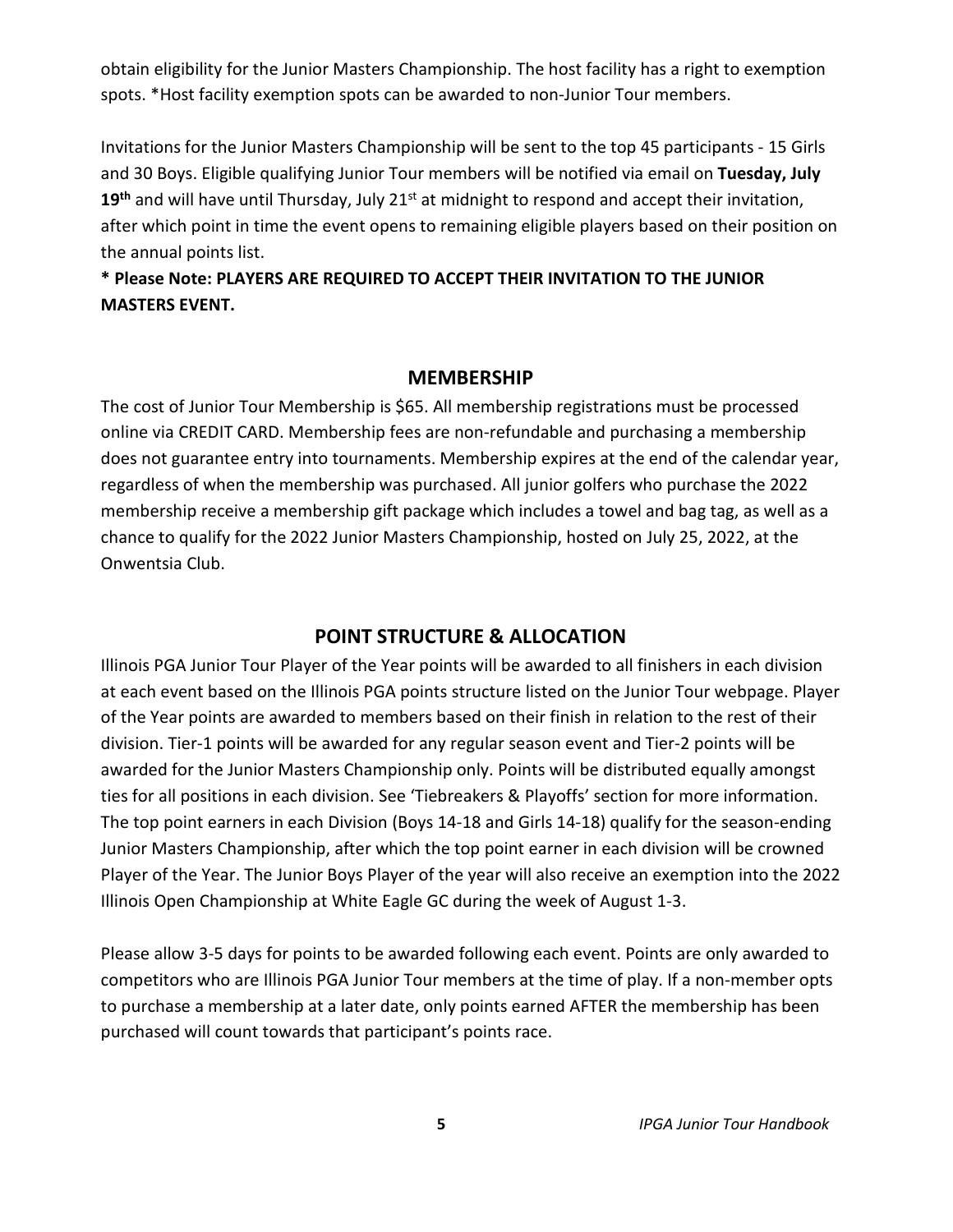## **TOURNAMENT REGISTRATION**

The tournament entry fee is \$175 per event for members and \$225 for non-members and is charged at the time of registration. Non-members of the Illinois PGA Junior Tour will be permitted to play in one Illinois PGA Junior Tour regular season event without registering for membership. Players must register online via BlueGolf for events. Entries will not be accepted via telephone or email. Confirmation emails will be sent to the player email address on file when a player is successfully entered into an event. Registration will close at 11:59pm seven (7) days prior to each event.

## **YARDAGES (approximate)**

All players in each division will compete from the same set of tees at each event.

- Girls Division approximate yardage between 5,600 6,000 yards
- Boys Division approximate yardage between 6,400 6,800 yards

# *SECTION 3: POLICIES AND PROCEDURES CODE OF CONDUCT*

## **CODE OF CONDUCT – PRIMARY POLICY**

Players must be willing to comply with all policies set forth by the Illinois PGA Junior Tour. Players must also adhere to any rules set forth by the host facility, which will be listed on the BlueGolf Tournament Information Page on a facility by facility basis. Any such incidents regarding Code of Conduct violations will be handled immediately at the discretion of the onsite Junior Tour staff and officials. The Illinois PGA Junior Tour reserves the right to warn, penalize, disqualify or suspend playing privileges at any time.

## **DRESS CODE**

Appropriate attire for boys is a collared golf shirt, pants or long shorts, and golf shoes with soft spikes. Appropriate dress for girls is a collared golf shirt, pants or long shorts/skirts/skorts, and golf shoes with soft spikes. No cargo shorts, jeans or denim of ANY kind, tank tops, sweat suits, Tshirts, gym/mesh shorts, bicycle shorts, halter-tops, midriffs, or short shorts/skirts will be tolerated. Girls' shorts/skirts MUST be no shorter than 4 inches above the knee. All boy's shirts must be tucked in at all times. Absolutely no hats are to be worn backwards and should be taken off when entering the clubhouse. Players AND spectators who do not abide by the dress code may be asked to change or leave club premises. The tournament staff reserves the right to deem whether a player or spectator is wearing appropriate golf attire.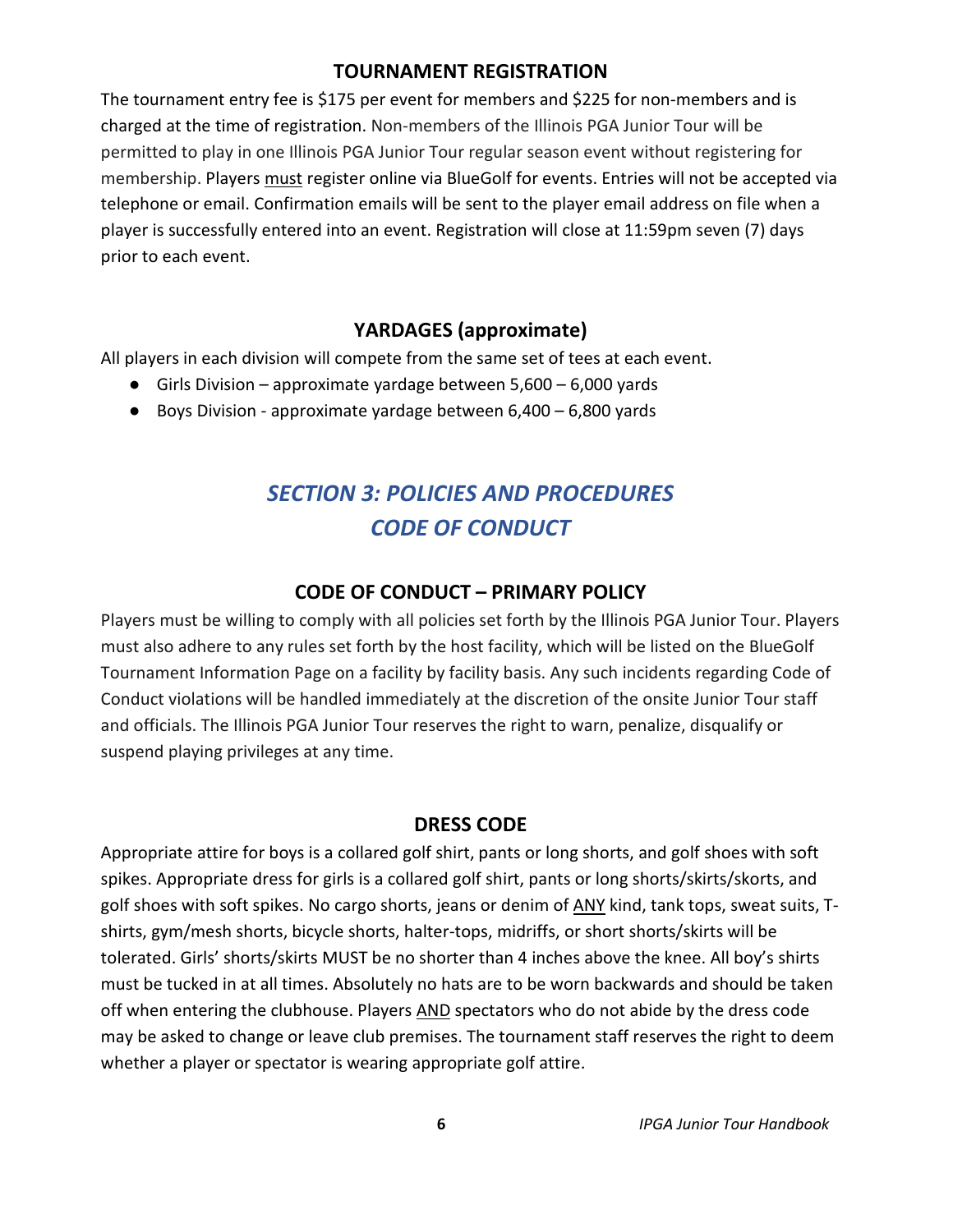#### **PACE OF PLAY**

Players are expected to stay in position and stay connected to the group ahead throughout the round. Illinois PGA Junior Tour staff and officials will notify the players if they are out of position, and players will be subject to Code of Conduct penalties if they do not make an effort to get back in position in a timely manner.

#### **PLAYER GUIDELINES - ETIQUETTE**

Any conduct unbecoming a junior golfer, including cheating and dishonesty, shall be subject to warning by an Junior Tour staff or official and potential disqualification at any subsequent incident. Junior Tour staff and officials reserve the right to disqualify or suspend a player indefinitely on-site in the event of a serious breach of conduct, without warning from an official. Such conduct shall include but is not limited to cheating, fighting, abusive language, tobacco/ alcohol/drug use, club throwing, profanity, showing disrespect to volunteers, Junior Tour staff, host site staff or officials, littering or leaving trash on the course and abuse of the golf course or golf facility **INCLUDING FAILURE TO REPAIR BALL MARKS AND REPLACE DIVOTS.**

#### **RANGE CONDUCT**

We ask that all players be respectful of one another and accommodating at the practice facilities. With a field size of 100 players and shotgun starts, practice facilities will likely become crowded. We ask that players limit their time on the range, short game area and/or practice putting green if other players are waiting to warm-up, and share spots when possible. A tournament official will be monitoring practice facilities to ensure all players are following the rules. Should the tournament official determine a player is abusing the system, that player will be warned and may be asked to exit the practice facilities if conduct persists. We encourage any player with concerns to warm up prior to arrival on site.

#### **SPECTATOR GUIDELINES**

All spectators must adhere to the same dress code guidelines as players. Spectator cell phones are to remain on silent at all times when on host-site property. Spectators should remain on cart paths\* whenever possible, and limit interactions with players as much as possible by maintaining a distance of at least 25 yards from all players. Spectators are allowed to aid in the search for lost golf balls and are allowed to carry medicine, drinks, food, umbrellas, and other necessary supplies. Spectators may not bring pets or push strollers. Children should not spectate unless they are able to comport themselves appropriately.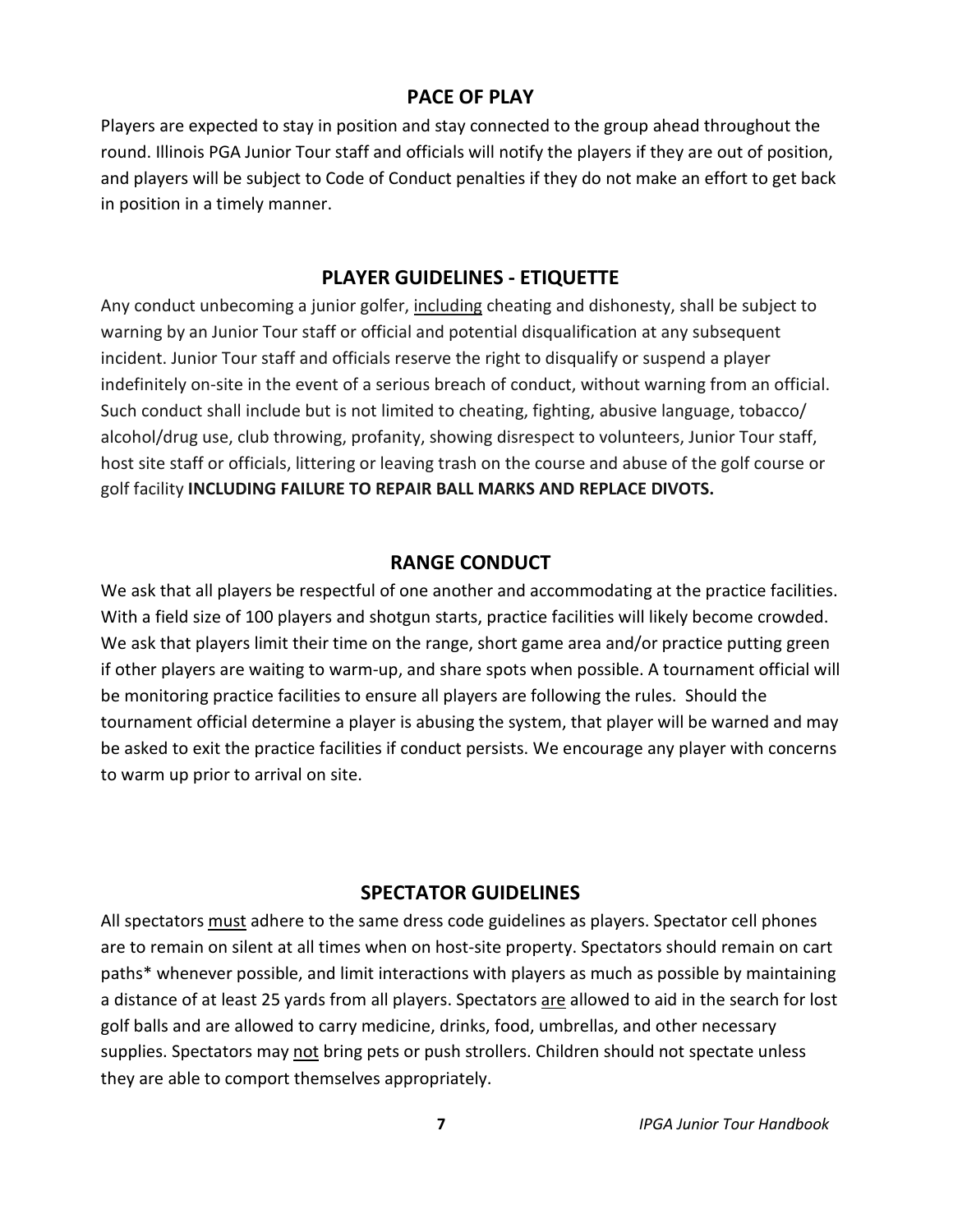The Illinois PGA Junior Tour reserves the right to ask any spectator to leave the facility at any time for failing to follow the guidelines. \*Due to the limited amount of golf carts available on event days, spectator carts will NOT be allowed.

## *SECTION 3.5: POLICIES AND PROCEDURES COMPETITION POLICIES*

## **CADDIES & MOTORIZED GOLF CARTS**

The use of caddies or any motorized golf cart is **prohibited**. *Not withstanding the foregoing: The Illinois PGA, Illinois PGA Junior Tour and PGA of America are committed to conduct golf competitions within the perimeters of the American with Disabilities Act. Players who request relief under the Americans with Disabilities Act, and seek a reasonable accommodation for their disability by the use of a motorized golf cart during an event competition shall be required to submit their request in writing to Adam Gracik on or before the entry deadline date for review and determination.* 

## **CANCELLATION POLICY**

Cancellations will be granted up until 11:59 p.m. seven (7) days prior to the scheduled Junior Tour event. Please note that replying to an automated email will not validate a cancellation. Players **MUST** cancel their registration in their BlueGolf profile. *\*All cancellations are subject to a \$15 processing/administration fee.* 

## **DIVISION SIZE**

Field size will be limited to the first 76 boys and 24 girls in each division. If the deadline has passed and open spots remain in one division, those spots may be reallocated and filed with players from the other division if there's a waiting list.

## **DISTANCE MEASURING DEVICES**

The Illinois PGA allows the usage of distance-measuring devices in all Junior Tour events so long as the devices measures distance ONLY.

## **ELECTRONIC LIVE SCORING**

\*The Illinois PGA Jr Tour will not be utilizing electronic live scoring during the 2022 regular season.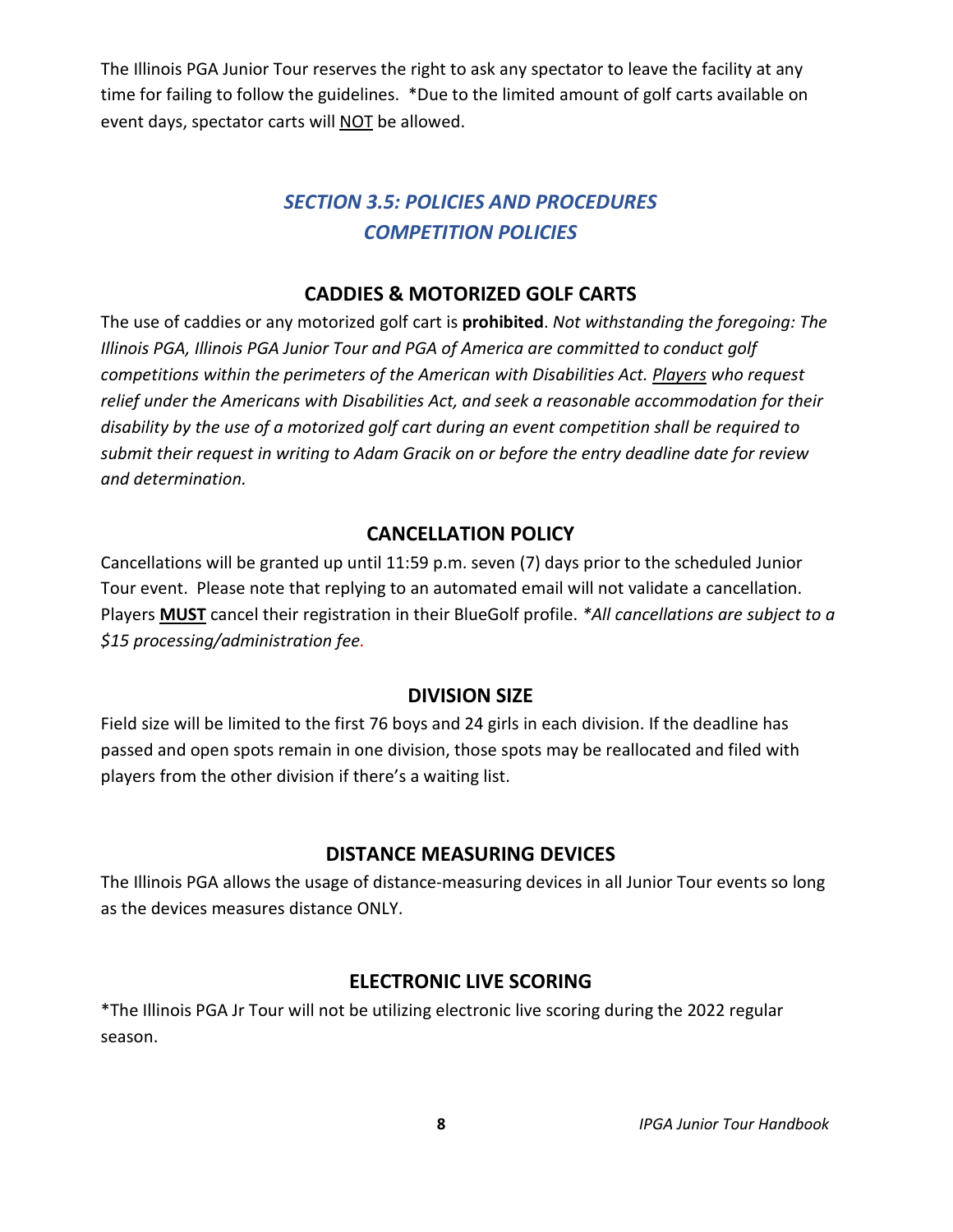## **INCLEMENT WEATHER/UNPLAYABLE CONDITIONS**

All practice areas are closed during suspension of play for a dangerous situation until the Illinois PGA Junior Tour staff has declared them open for use. Players who disregard such closing are subject to disqualification and disciplinary action as a breach of Code of Conduct.

## **CELL PHONES & ELECTRONIC DEVICES**

\*It is encouraged that mobile phones only be used to contact rules officials or in an event of an emergency. A player using their phone causing undue delay, acquiring advice, or using it in violation of approved electronic measuring devices will be penalized as a breach of Code of Conduct. Conversational use shall be limited to emergency use only or to call the Tournament Director for a ruling. The use of text and email functions are permissible, provided there is no audible sound, and the use does not distract other players.

## **NO CARD/ONSITE WITHDRAWAL POLICY**

If a player starts a round and does not turn in a scorecard with valid scores for the event, a No Card (NC) will be posted as the player's score. Any player who leaves the course without notifying the Illinois PGA Junior Tour Staff will be recorded as a NC. The only way to have a Justified Withdrawal (JWD) during an event is to prove that the junior is seriously ill and physically unable to complete the round. Any non-justified withdrawal or NC will be subject to further review by Illinois PGA Junior Tour Staff. Eligibility to register for or participate in future events may be limited as a result of one or more NCs or unjustified withdrawals.

## **NON-MEMBER PARTICIPATION**

Non-members are permitted to play in one Illinois PGA Junior Tour regular season event without registering for membership. The tournament entry fee is \$225 for non-members. Non-members are NOT eligible to earn points, and therefore remit eligibility to the season-ending Junior Masters Tournament. If a non-member opts to purchase a membership at a later date, only points earned AFTER the membership has been purchased will count towards that participant's points race.

## **ON-SITE CHECK-IN**

All players must check-in 30 minutes prior to the scheduled 1:00 p.m. shotgun start time to receive their scorecard and tournament tee gift. If a player fails to register upon arrival or prior to 30-minutes before the scheduled shotgun time and there is a Waitlist for the event, they forfeit their spot to someone on the Waitlist. If for any reason a player cannot arrive 30-minutes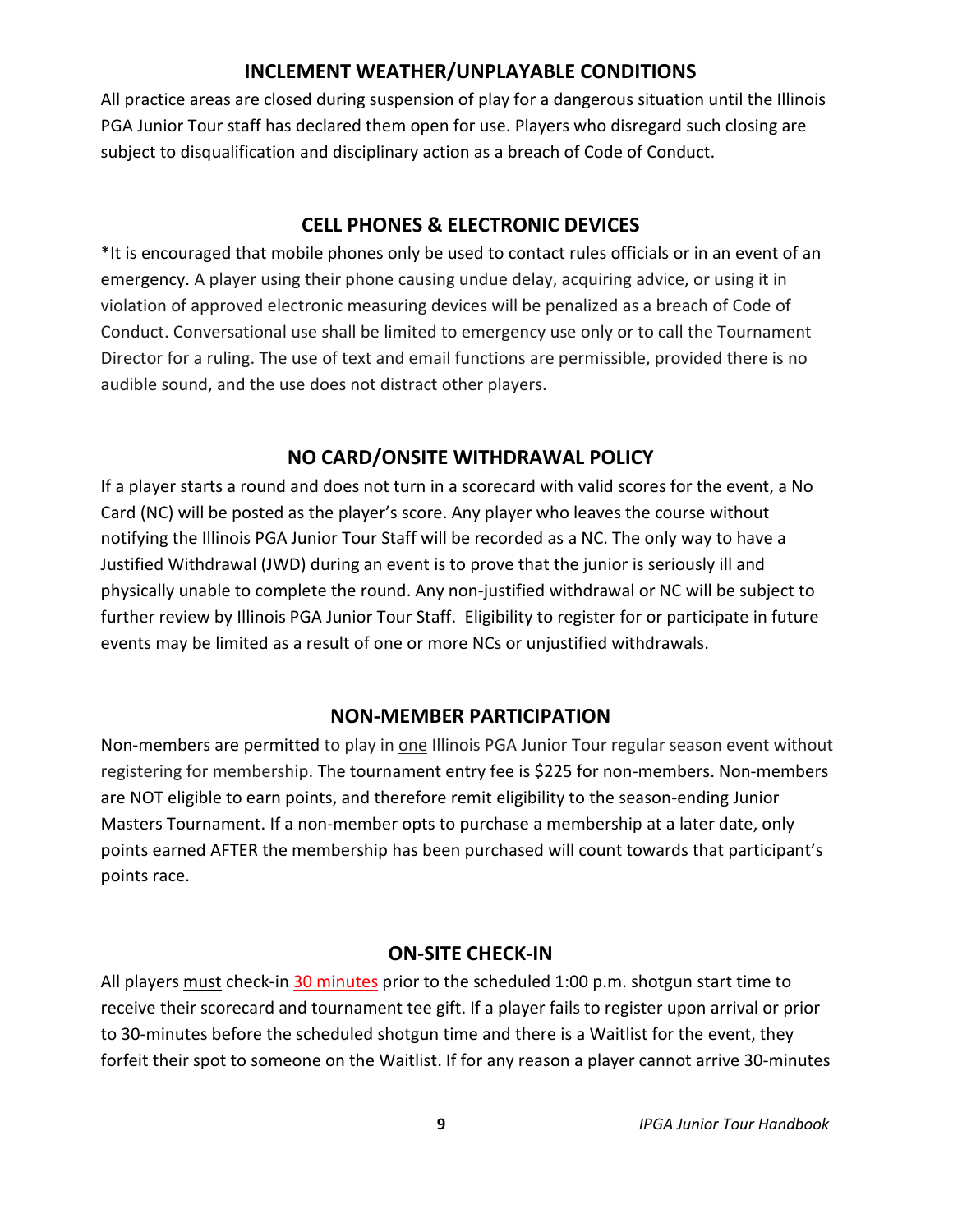prior to the shotgun but still intends to participate, they MUST contact Adam Gracik via phone at 847-729-2486.

## **PRACTICE ROUNDS**

There are no guaranteed practice rounds for Illinois PGA Junior Tour events. Practice rounds are at the discretion of the host facility and based on availability. Please note that these courses are all *private* facilities and likely will not permit practice rounds. Please see an event's specific Tournament Information Page for full details.

## **PULL CARTS**

All participants may utilize pull/push carts, so long as they are non-motorized.

## **REFUND POLICY**

The official entry deadline for each event will be posted on the event's online Tournament Information Page. Registration will close at 11:59 p.m. seven (7) days prior to each event. No refunds will be processed following the entry deadline. If and when a spot becomes available in a full field, the next waitlisted player (prioritized by date and time of registration) will be automatically added to the field and that player's credit card will immediately be processed for the respective event's entry fee. If a player on a waiting list is automatically added to a field when a spot becomes available but is unable to participate, he or she is eligible for a full refund of that entry fee if the Illinois PGA Junior Tour is notified within 24-hours of when the player was added to the field.

Competitors who withdraw from an event prior to the event's posted deadline for any reason will be eligible for a full refund, minus a \$15 processing fee. Competitors who wish to withdraw from an event after the event's posted deadline must fill out the Illinois PGA Junior Tour Online Emergency Refund Request Form and supply requested backup documentation within 48 hours of the event in order for a refund to be considered. Refunds, minus a \$15 processing fee, will be authorized for players reporting documented family or medical emergencies only. Refunds will be processed back to the credit card used to register for the event.

Refund requests that are 1) not accompanied by the required or requested backup documentation within 48-business hours of the event, 2) occur outside of the 48-business hour window following the completion of an event, or 3) are for another reason other than a family or medical emergency, must be reviewed by the Illinois PGA Junior Tour staff. This group will have the sole discretion to approve or deny such refund requests. Such decisions are final.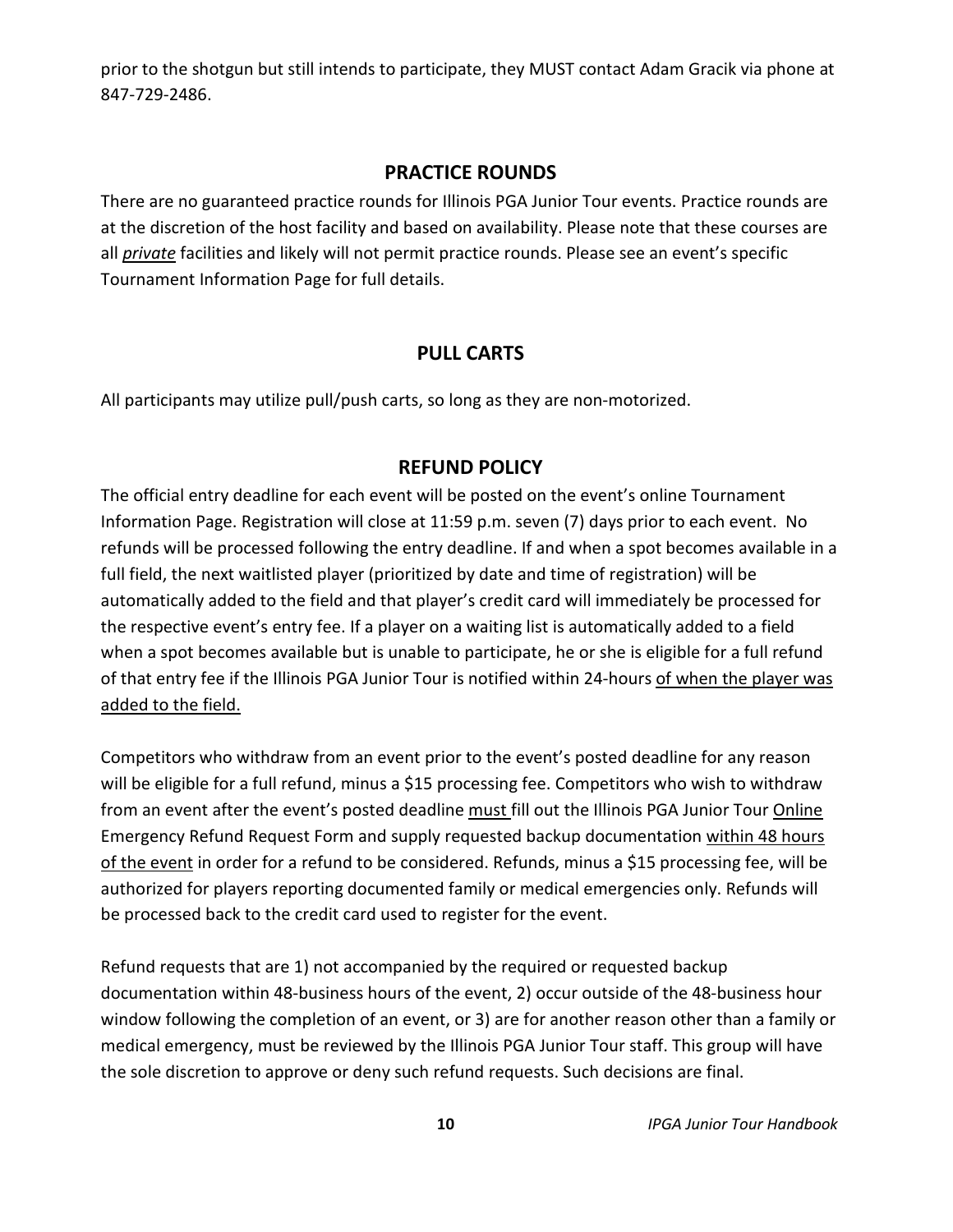#### **SCORING AREA**

All players are to report immediately to the scoring area after their round is completed. A player's scorecard has been returned to the Committee when the player has exited the defined scoring area. A player is deemed to have exited the defined scoring area when they have stepped out of the area with both feet. The scoring area will be defined by rope or tape. In situations when rope or tape is not present, the scoring table and chairs will define the scoring area. Prior to returning the scorecard, a player that needs to leave the scoring area must inform the Illinois PGA Junior Tour scorer of his or her intention to leave and immediately return.

If a number is not legible on a scorecard, and a player has left the scoring area, then the player is subject to the score the Illinois PGA Junior Tour scorer infers the number to be. To avoid this: players should ensure all numbers are neatly written, if a player has to scratch out or change a score, the correct score should be written above or below the box and initialed by the player's marker. Players should stay seated in the scoring area until the Junior Tour staff member has verbalized the score back to each player.

Parents and spectators MAY NOT be present in the scoring area unless authorized to do so by an Illinois PGA Junior Tour staff member. Any violation of this condition may result in that individual being banned from future Illinois PGA Junior Tour events.

#### **SHOTGUN START**

All regular season Illinois PGA Junior Tour events will consist of a **1:00 p.m.** shotgun start unless otherwise specified. Players will be responsible for walking to their starting holes. Players will be asked by tournament officials to begin walking out to their starting holes 20-minutes prior to the 1:00 p.m. shotgun start time. Players will be asked to wait for the air horn or siren to indicate the start of play.

#### **TIES AND PLAYOFFS**

In the event of a tie, points will be split amongst the players equally. Due to limited daylight and a large field size, an on-course playoff is reserved for the first-place spot in either division. In the case for a tie for first place, an on-course playoff will be contested immediately following play if course availability and conditions allow. In the event that conditions do not allow an on-course playoff, the USGA recommends a scorecard playoff will break the tie for first place. The decision on whether or not to contest an on-course playoff is solely determined by host facility and Illinois PGA Junior Tour staff. Ties for second and third place trophies will be broken with the USGA recommended scorecard playoff in all events. All other ties will not be broken.